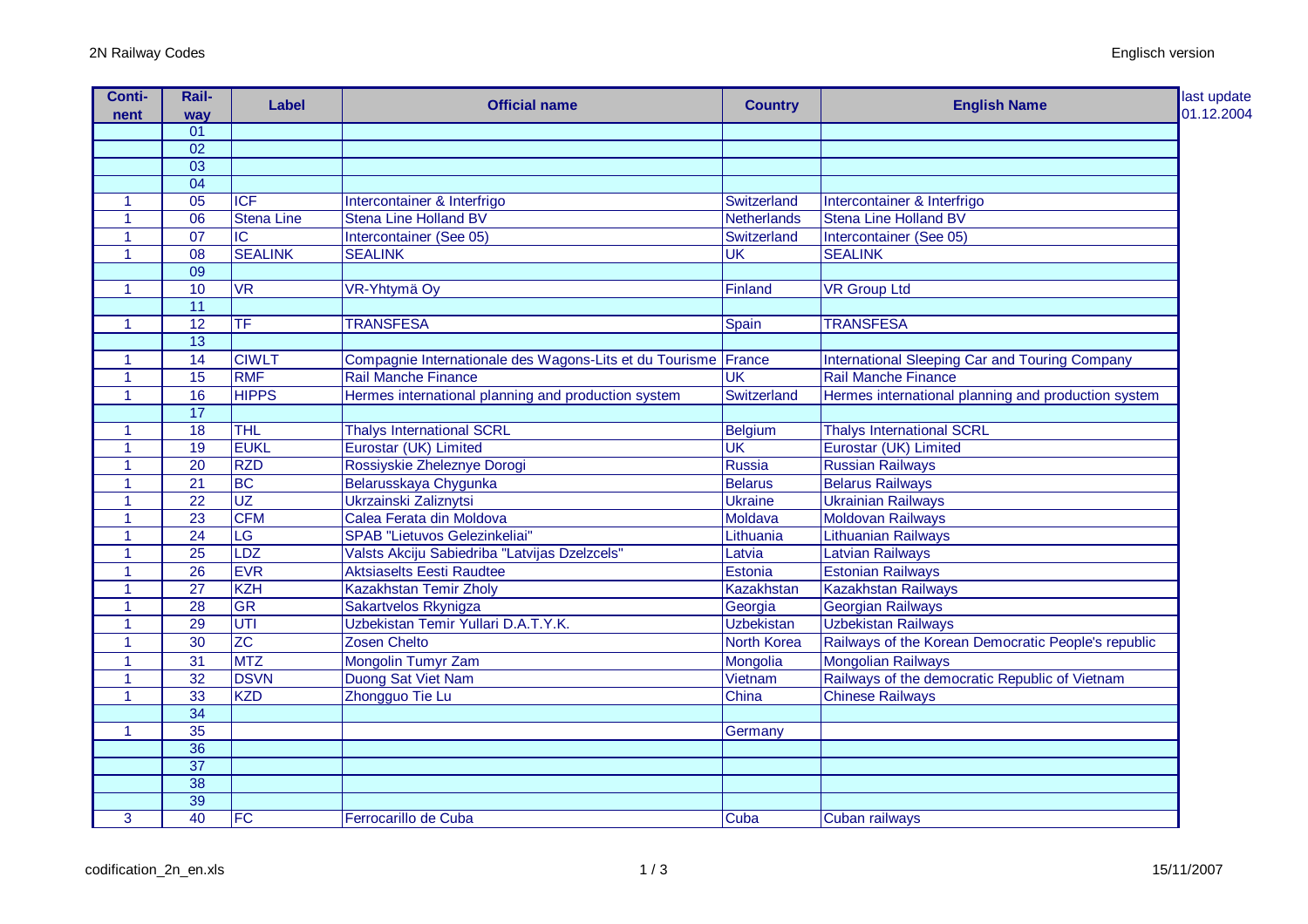| <b>Conti-</b>        | Rail-                  | <b>Label</b>           | <b>Official name</b>                                        | <b>Country</b>           | <b>English Name</b>                                                | last update<br>01.12.2004 |
|----------------------|------------------------|------------------------|-------------------------------------------------------------|--------------------------|--------------------------------------------------------------------|---------------------------|
| nent                 | way<br>$\overline{41}$ | <b>HSh</b>             | <b>Hekurudhat Shqiptare</b>                                 | Albania                  | <b>Albanian Railways</b>                                           |                           |
|                      | 42                     | <b>EJRC</b>            |                                                             |                          | East Japan Railway Company                                         |                           |
|                      | 43                     |                        | East Japan Railway Company                                  | Japan                    |                                                                    |                           |
|                      |                        |                        | GySEV/ROeEE Györ-Sopron-Ebenfurti Vasut Részvénytarsasag    | Hungary                  | Raab-Ödenburg-Ebenfurt Railways                                    |                           |
| $\blacktriangleleft$ | $\overline{44}$        | ZRS                    | Zeljeznice Republiky SRPSKA                                 | <b>Bosnia</b>            | Railways of entity Srpska                                          |                           |
|                      | 45                     |                        |                                                             |                          |                                                                    |                           |
|                      | 46                     |                        |                                                             |                          |                                                                    |                           |
|                      | $\overline{47}$        |                        |                                                             |                          |                                                                    |                           |
|                      | $\overline{48}$        |                        |                                                             |                          |                                                                    |                           |
|                      | 49                     |                        |                                                             |                          |                                                                    |                           |
|                      | 50                     | <b>ZBH</b>             | Zeljeznice Bosne I Hercegovine                              | Bosnia                   | <b>Bosnian Railways</b>                                            |                           |
|                      | $\overline{51}$        | <b>PKP</b>             | Polskie Koleje Panstwowe                                    | Poland                   | Polish State Railways                                              |                           |
|                      | $\overline{52}$        | <b>BDZ</b>             | Bulgarski Derzhavni Zheleznitsi                             | <b>Bulgaria</b>          | <b>Bulgarian State Railways</b>                                    |                           |
| $\blacktriangleleft$ | $\overline{53}$        | <b>CFR</b>             | Societatea Nationala a Cailor Ferate Române                 | Romania                  | <b>Romanian Railways</b>                                           |                           |
| $\mathbf{1}$         | $\overline{54}$        | $\overline{CD}$        | Ceské Dráhy                                                 | Czech Rep.               | <b>Czech Railways</b>                                              |                           |
|                      | $\overline{55}$        | <b>MÁV</b>             | Magyar Allamvasutak                                         | <b>Hungary</b>           | <b>Hungarian State Railways</b>                                    |                           |
|                      | 56                     | ZSR/ZSSK               | Zeleznicna spolocnost a.s. / Zeleznice Slovenskej republiky | Slovakia                 | Railway Company, joint-stock company / Railways of Slovak Republic |                           |
|                      | 57                     | <b>AZ</b>              | Azerbaycan Dövlet Demir Yolu                                | Azerbaijan               | Azerbaijan Railways                                                |                           |
|                      | 58                     | <b>ARM</b>             | Haykakan Yerkat Ughy                                        | Armenia                  | <b>Armenian Railways</b>                                           |                           |
|                      | 59                     | <b>KRG</b>             | <b>Kyrghyz Temir Zhol</b>                                   | Kirghizia                | <b>Kyrgyzstan Railways</b>                                         |                           |
|                      | 60                     | <b>CIE</b>             | <b>Coras Iompair Eireann</b>                                | Ireland                  | <b>Irish Transport Company</b>                                     |                           |
| 1                    | 61                     | <b>KNR</b>             | <b>Korean National Railways</b>                             | Korea                    | <b>Korean National Railways</b>                                    |                           |
|                      | 62                     |                        |                                                             |                          | former SCR-Köln (1.12.04)                                          |                           |
| 1                    | 63                     | <b>BLS</b>             | Berner Alpenbahn (Bern-Lötschberg-Simplon)                  | Switzerland              | Bernese Alps Railway (Bern-Lötschberg-Simplon)                     |                           |
| 1                    | 64                     | <b>FNME</b>            | Ferrovie Nord Milano Esercizio S.p.A.                       | Italy                    | North Milan Railway                                                |                           |
|                      | 65                     | <b>CFARYM</b>          | Makedonski Zeleznici                                        | Macedonia                | Railways of the former Yugoslav Republic of Macedonia              |                           |
|                      | 66                     | <b>TZD</b>             | <b>Rokhy Okhany Tochikiston</b>                             | Tajikistan               | <b>Tajikistan Railway</b>                                          |                           |
| 1                    | 67                     | <b>TRK</b>             | Turkmendemiryollari                                         | <b>Turkmenistan</b>      | <b>Turkmenistan Railway</b>                                        |                           |
| $\blacktriangleleft$ | 68                     | <b>AAE</b>             | Ahaus Alstätter Eisenbahn                                   | Germany                  | Ahaus-Alstäter Railway                                             |                           |
|                      | 69                     |                        |                                                             |                          | former Eurotunnel (1.12.04)                                        |                           |
| 1                    | $\overline{70}$        | <b>BR</b>              | <b>British Rail</b>                                         | $\overline{\mathsf{UK}}$ | <b>British Rail</b>                                                |                           |
| -1                   | $\overline{71}$        | <b>RENFE</b>           | Red Nacional de los Ferrocarriles Españoles                 | Spain                    | <b>Spanish National Railways</b>                                   |                           |
| $\blacktriangleleft$ | $\overline{72}$        | <b>JZ</b>              | Zajednica Jugoslovenskih Zeleznica                          | Yugoslavia               | <b>Community of Yugoslav Railways</b>                              |                           |
| 1                    | 73                     | CH                     | Organismos Sidirodromon Ellados                             | Greece                   | <b>Hellenic Railways Organisation</b>                              |                           |
| 1                    | $\overline{74}$        | <b>SJ GC AB</b>        | SJ Green Cargo AB                                           | Sweden                   | SJ Green Cargo AB                                                  |                           |
| $\mathbf{1}$         | $\overline{75}$        | <b>TCDD</b>            | Türkiye Cumhuriyeti Devlet Demiryollari Isletmesi           | <b>Turkey</b>            | <b>Turkish Republic State Railways</b>                             |                           |
| 1                    | $\overline{76}$        | <b>NSB</b>             | <b>Norges Statsbaner BA</b>                                 | <b>Norway</b>            | Norwegian State Railways BA                                        |                           |
|                      | $\overline{77}$        | <b>FS-Railbest</b>     | Ferrovie dello Stato                                        | <b>Italy</b>             | <b>Italian State Railways</b>                                      |                           |
|                      | 78                     | HZ                     | <b>Hrvatske Zeljeznice</b>                                  | Croatia                  | <b>Croatian Railways</b>                                           |                           |
|                      | $\overline{79}$        | $\overline{\text{SZ}}$ | Slovenske Zeleznice D.D.                                    | Slovenia                 | <b>Slovenian Railways</b>                                          |                           |
|                      |                        |                        |                                                             |                          |                                                                    |                           |
| 1                    | 80                     | <b>DB AG</b>           | <b>Deutsche Bahn</b>                                        | Germany                  | <b>German Railways</b>                                             |                           |